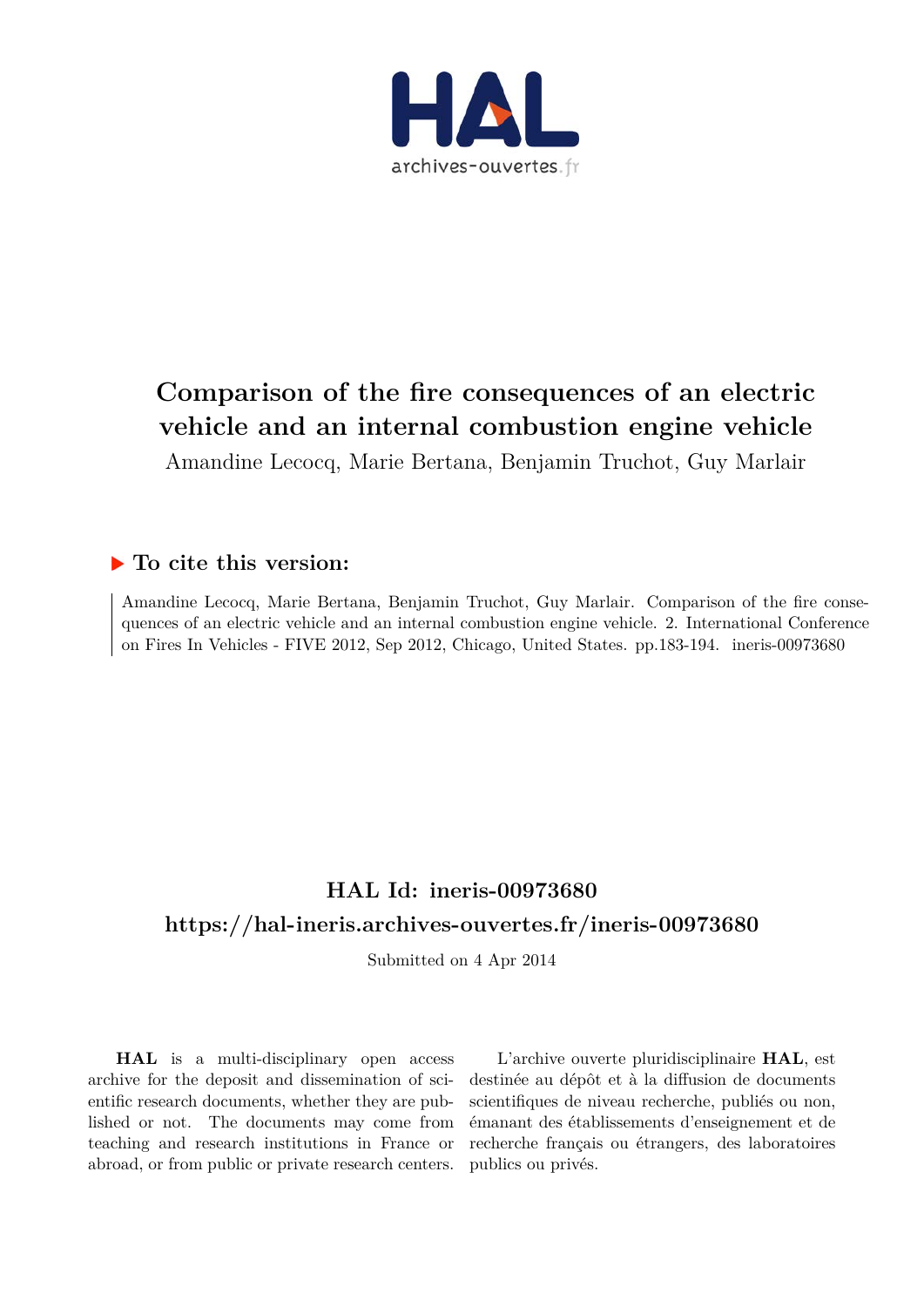# **Comparison of the Fire Consequences of an Electric Vehicle and an Internal Combustion Engine Vehicle.**

Amandine Lecocq ; Marie Bertana ; Benjamin Truchot ; and Guy Marlair INERIS – National Institute of Industrial Environment and Risks Verneuil-en-Halatte, France

# **ABSTRACT**

Since energy storage systems represent key new technologies in the development of electric vehicles (EV), risks pertaining to them have to be examined closely. Lithium-ion (Li-ion) batteries powering EV contain highly energetic active materials and flammable organic electrolytes, which raise safety questions, different to conventional cars. In case of EV fire, concerns remain about batteries fire behavior, about their impact on the fire growth, about their fire-induced potential toxicity, especially in confined spaces and underground car parks and about their reaction with water in case of firemen intervention. Fire tests were therefore achieved for two French car manufacturers on two battery units, on a full battery pack, on an EV and on an analogous internal combustion engine (ICE) vehicle. Thermal and toxic threat parameters governing the fire risk were quantified. For this purpose, the heat release rate and the effective heat of combustion were determined to qualify the thermal impact whereas the main emitted gases governing the toxic potency of the fire effluents were measured. Fire consequences of an EV and the corresponding ICE vehicle were compared. This paper aims at presenting the main results of these fire tests.

**KEYWORDS:** electric vehicles, battery, fire, safety, experimental measurements.

#### **INTRODUCTION**

In 2005, the transport sector was responsible for approximately 15% of global greenhouse gas emissions, to which road transport contributes as high as 73% [1]. As part of emissions reduction policy, research devoted to alternative and decarbonated energy sources in substitution of fossil fuels in the transportation sector is crucial. In this field, making use of electric energy provided by a powerful battery is an innovative way. The high energy Li-ion battery is indeed one of the emerging new systems of electric storage [2][3][4] proposed in industries for innovative applications, in particular in the automotive sector (e.g. for Battery EV & plug-in EV), thanks to its high energy density.

Due to the reactivity of the materials and the high energy density involved, the Li-ion system may be subject to failures like thermal runaway leading to leakage, gas venting, fire and, in the worst case, explosion [5]. For this reason, more but still affordable safety precautions are needed: safety vent on each cell, fuses, battery and cell electrical management capable of single-cell supervision and control, etc. In general, most of the inherent hazards trigger accidental scenario when batteries are misused or facing abnormal environmental conditions. When operating out of the stability domain of the system (in terms of temperature or voltage), a series of undesirable reactions (varying according to the type of electrochemistry involved) may occur [6]. These side reactions can lead to the release of heat and gases, and then subsequently cause thermal runaway [7] that entails significant threats including fire phenomena or even explosion as a result of the combustion of the electrolyte and other combustible components after rupture of battery confinement.

External fire of Li-ion batteries and more globally of Li-ion powered EV represents a scenario likely to occur during battery or vehicle life. Indeed, in France, 60 832 ICE vehicle fires required assistance from the rescue services in 2011 [8].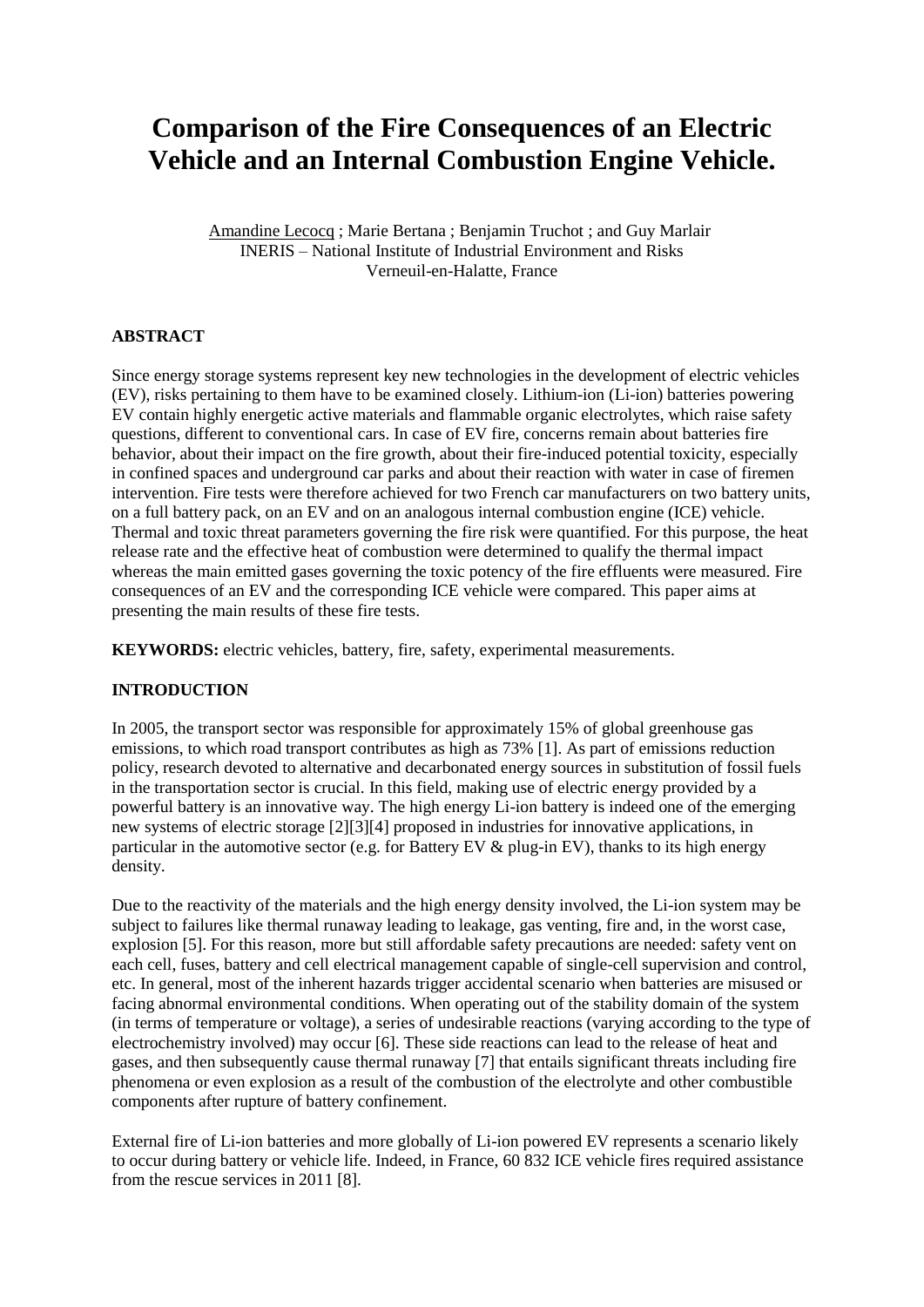To ensure the safe development of EV, French public authorities conducted different working groups with regard to EV safety management. To compensate a lack of technical knowledge on real EV fire behavior, the decision to proceed to EV full scale fire testing was taken with the aim of adjusting, as needed, some regulations, more particularly the ones regarding recharge station for EV in underground car parks or petrol stations. Public authorities led a group of experts, car manufacturers and emergency services to define an experimental procedure able to assess, in a suitable manner, the effects of EV fires and their consequences in confined spaces. The main objectives of this procedure were to characterize the general behavior of batteries and vehicles in case of external heat stress, to characterize batteries behavior in contact with water in case of firemen intervention, to identify and quantify emitted gases and energies and to compare fire growth. The defined protocol included five different tests on: two battery units (with and without fire fighting operation), one full battery pack, one EV and one analogous ICE vehicle.

INERIS was commissioned to conduct these fire tests for two French car manufacturers in its fire gallery where many parameters were measured throughout the tests.

This paper presents the main results and comparisons of the tests between an EV and the corresponding ICE car. A special attention was paid to the analysis of emitted gases, specifically toxic gases as HF and CO.

### **EXPERIMENTAL**

#### **Test procedure specifications**

Full scale tests were achieved in the INERIS fire gallery, according to fire test procedure specifications developed by the EV safety group, which was mentioned above.

The procedure included five different tests:

- A fire test on a battery unit, a modular assembly of some elemental cells, which was a representative element of the full EV battery. (A battery unit represented at least ten percent of the full battery mass or its energy was at least 1.5 kWh.)
- A fire test on a battery unit, with fire fighting operation.
- A fire test on a full battery pack (which mass was around 250-300kg), with late fire fighting attempt.
- A fire test on an EV with a fully charged battery.
- A fire test on an analogous Diesel vehicle with a full gas tank.

In order to quantify emitted gases and energies, the tests had to be performed in a confined space which could be operated like a large-scale fire calorimeter.

The ventilation had to be slightly forced and monitored to fully extract combustion gases in the exhaust system and to carry out measurements.

The calibrated ignition source had to ensure a self-sustained fire of the tested elements. It was important to be able to stop the ignition source once the fire was self-sustained, in order to quantify the energy produced by the fire of the tested element without any external contribution of energy. The impact of the transitional ignition phase had to be minimised to get as accurate measurements as possible and not to interfere with emission of gases from the tested element. Therefore a 6 kW propane burner was used to set fire to the vehicles.

#### **Testing facilities and equipments**

These fire tests were achieved in the INERIS fire gallery. This gallery, schematized on [Figure 1,](#page-3-0) is 50m long, 3.5m high (on the top of the vaulted ceiling), 3m wide  $(10 \text{ m}^2 \text{ cross section})$ , with a tower were the main sensors and samplers are set up. The tower is 2m long, 3m wide and 10m high. This gallery has a monitored ventilation system and a gas scrubber system which enables to canalize and clean up combustion smoke before rejection in the atmosphere.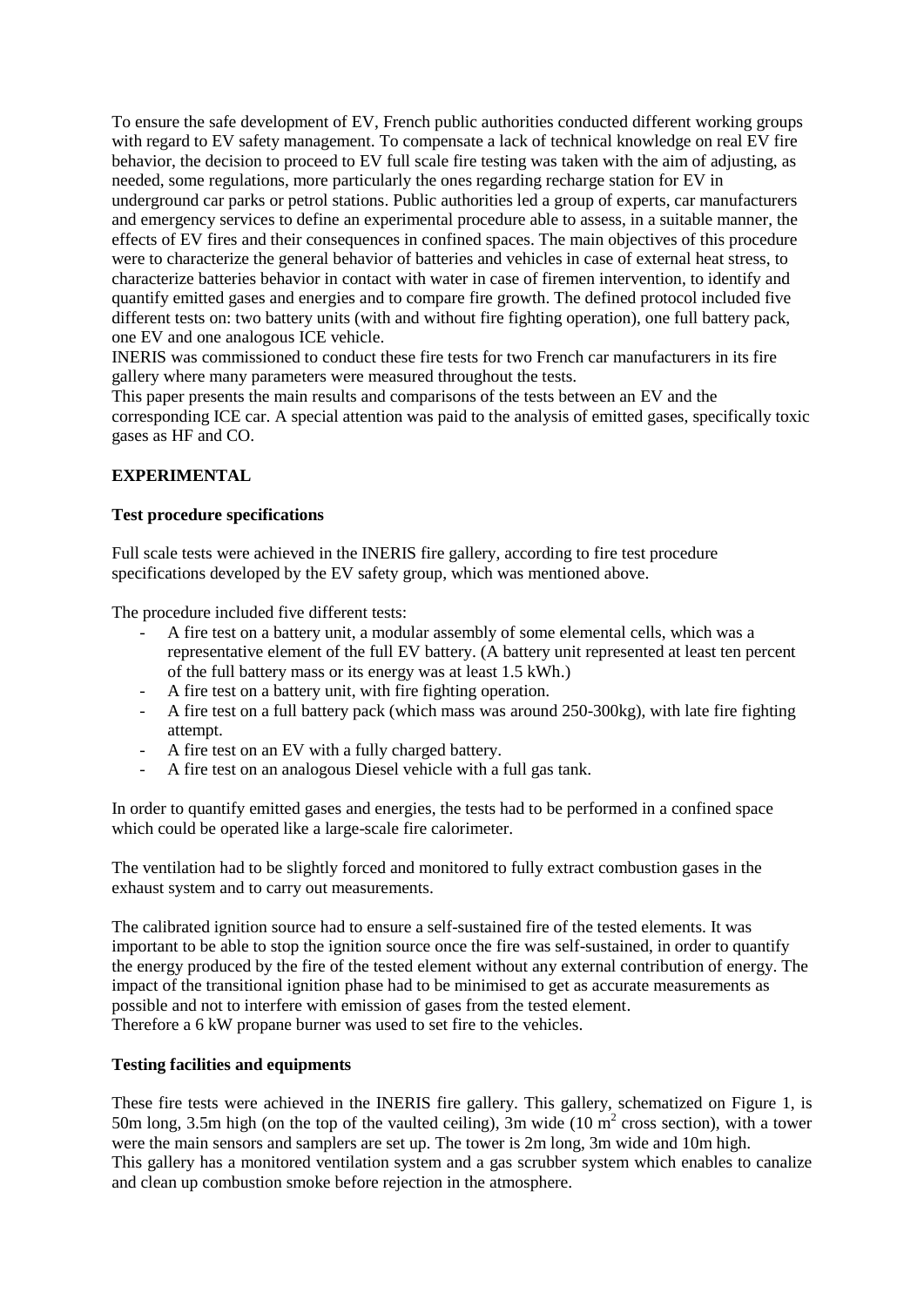Controlled conditions are generated in the fire gallery with the opportunity to analyze standard decomposition and combustion gases and therefore to quantify thermal and toxic parameters. The online gas analysis instrumentation, including a Fourier-Transform Infra-Red (FTIR) equipment, conjugated to flow rates measurements enable to determine the nature and yields of toxic combustion or decomposition products.

#### **Procedure dedicated to fire tests on vehicles**

For each car manufacturer, after preliminary tests on battery units and pack, a fire test was carried out on an EV and another test was carried out on an analogous ICE vehicle. In total, 4 large scale car fire tests were achieved with an identical experimental procedure.

The flow rate in the gallery was approximately  $25\ 000\,\text{m}^3/\text{h}$  and it was measured throughout the fire tests. The ventilation system is an extraction one, which means that the fresh air gets in the gallery through the section under the door (section of 3m by 30cm) and it is extracted in the tower. For each test, the vehicle was set up in the tunnel of the fire gallery [\(Figure 1\)](#page-3-0).



<span id="page-3-0"></span>*Figure 1 Experimental set-up for the fire tests on a vehicle.* 

A gas burner of approximately 6 kW was used to set fire to the vehicle.

To ensure a sustained fire of the vehicle, the left front seat had been lacerated and the car windows had been opened before the test. The gas burner was activated during 1 minute, orientated to the left front seat, inside the passenger cell.

Online gas analysis was performed by several methods:

- classical analytical methods using non-dispersive infra-red spectroscopy (NDIR) for  $CO<sub>2</sub>$  and CO, paramagnetic measurement for  $O_2$ , chemiluminescence for nitrogen oxides  $(NO_x)$  and flame ionization detector (FID) for total hydrocarbons (THC);
- a method based on an online Nicolet 6700 FTIR spectrometer, using a 2m gas cell of a volume of 200mL for further analysis of gases and vapors including HF, HCl, HBr, HCN, SO<sub>2</sub>, CO, CO<sub>2</sub> and NO<sub>x</sub>. The sampling probe and installation was set up to be compatible with the HF specificities, in the above mentioned operational conditions.

The gas analysis methods followed the principles of ISO 19701 [9] and ISO 19702 [10] standards.

The other online measured parameters were:

thermal flux with two fluxmeters located 5m and 8m upstream the vehicle,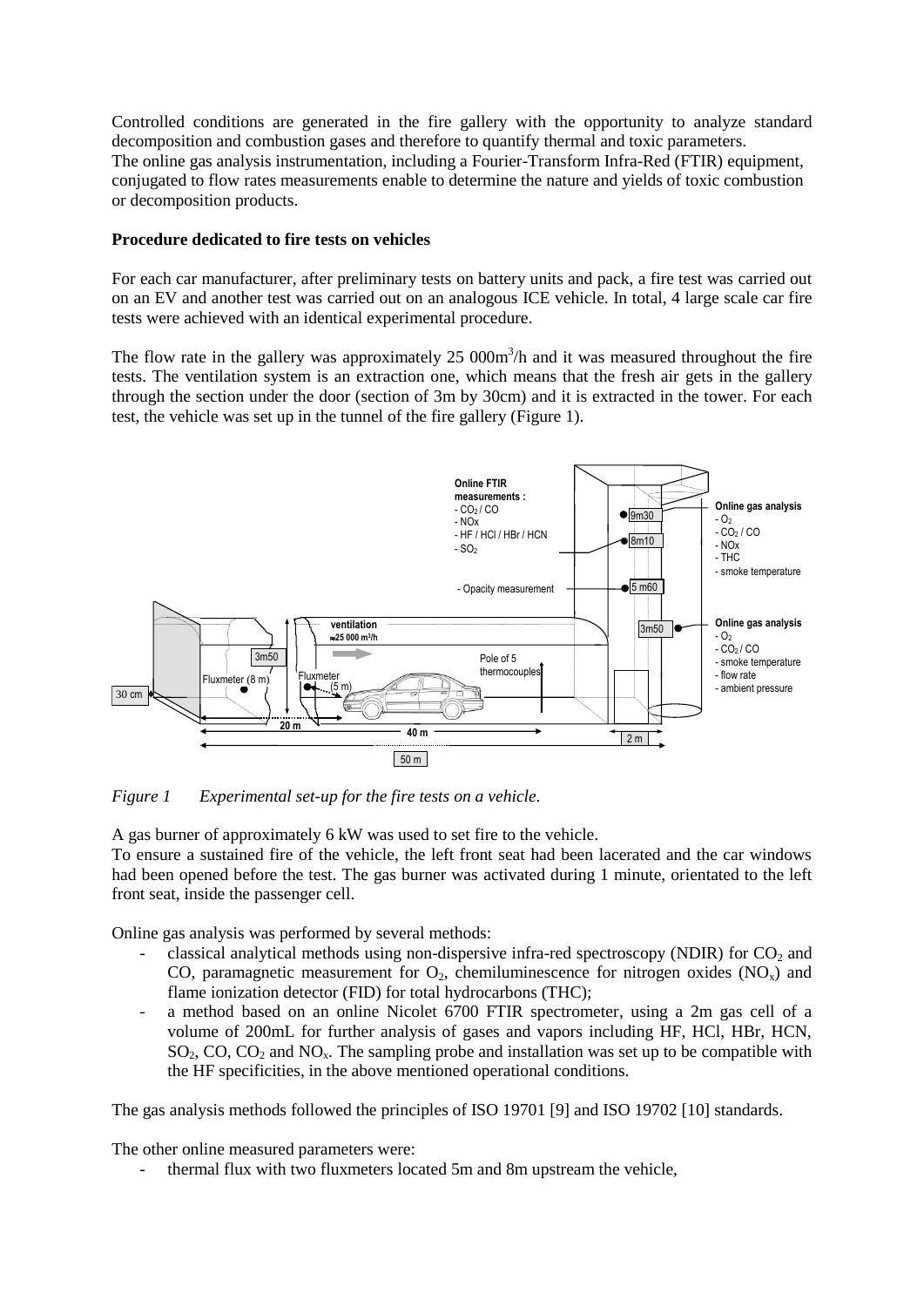- temperature inside and on the surface of the vehicle,
- smoke temperature,
- flow rate (smoke exhaust rate),
- video and thermal IR camera,
- online gas analysis (CO, CO<sub>2</sub>, O<sub>2</sub>, THC, NO<sub>x</sub>, HF, HCl, HBr, HCN, SO<sub>2</sub>, etc.).

Off-line measurements and analysis were also carried out, including soot analysis and mass loss measurement.

The total effective heat of combustion and the fire growth were determined using the method of  $O<sub>2</sub>$ consumption.

# **TEST RESULTS AND COMPARISON**

#### **Fire behavior and heat release rate (HRR)**

Fire development was found similar for all vehicles; the fire spread inside the passenger cell before propagating to the rear of the vehicle and then to the front of the vehicle. It's worth noting however that fire propagation can be influenced by the ventilation imposed during the test and by the ignition method which is used.

The general behavior in case of an external fire initiating event was globally found similar for both types of vehicles. No explosion or projection related to the battery was observed during EV fire tests in our test conditions.

The measured mass loss was close for EV and ICE vehicles. For both car manufacturers, the measured mass loss was around 20% of the initial mass.

The maximal HRR and the overall dissipated effective heat of combustion (integration of HRR profile) were close for both analogous vehicles. The comparison of the evolution of HRR versus time for EV and ICE vehicle for the car manufacturer 1 and for the car manufacturer 2 are respectively represented i[n Figure 2](#page-5-0) and [Figure 3.](#page-5-1) In the present case, HRR computation is based on  $O<sub>2</sub>$ consumption corrected for CO and soot production. For the car manufacturer 1, the maximal HRR was 4.2 MW for the EV and 4.8 MW for ICE vehicle. Peaks attributed to the combustion of the battery pack appear at approximately 35 minutes after ignition. For the car manufacturer 2, the maximal HRR was 4.7 MW for the EV and 6.1 MW for ICE vehicle. Data of the literature mentioned that the HRR for a single passenger automobile (ICE vehicle) varies from 1.5 to 8 MW [11] [12] according to its size, but the majority of the tests reported in the literature show HRR values less than 5 MW [13] for medium size cars. Then, measured HRR values during our tests are consistent with data from literature.

The overall dissipated effective heat of combustion was computed at 6300 MJ for EV and 6900 MJ for ICE vehicle for the car manufacturer 1 [\(Figure 4\)](#page-6-0) and at 8500 MJ for EV and 10000 MJ for ICE vehicle for the car manufacturer 2 [\(Figure 5\)](#page-6-1). From these values, the effective heat of combustion expressed as heat of combustion (in MJ) per kg of combusted material was evaluated. The effective heat of combustion was around 36-36.5 MJ/kg for ICE vehicles of both manufacturers. This value is consistent with the plastic heats of combustion and with the effective heat of combustion of 35 MJ/kg reported in [13]. The effective heat of combustion was around 30-31 MJ/kg for electric vehicles of both car manufacturers.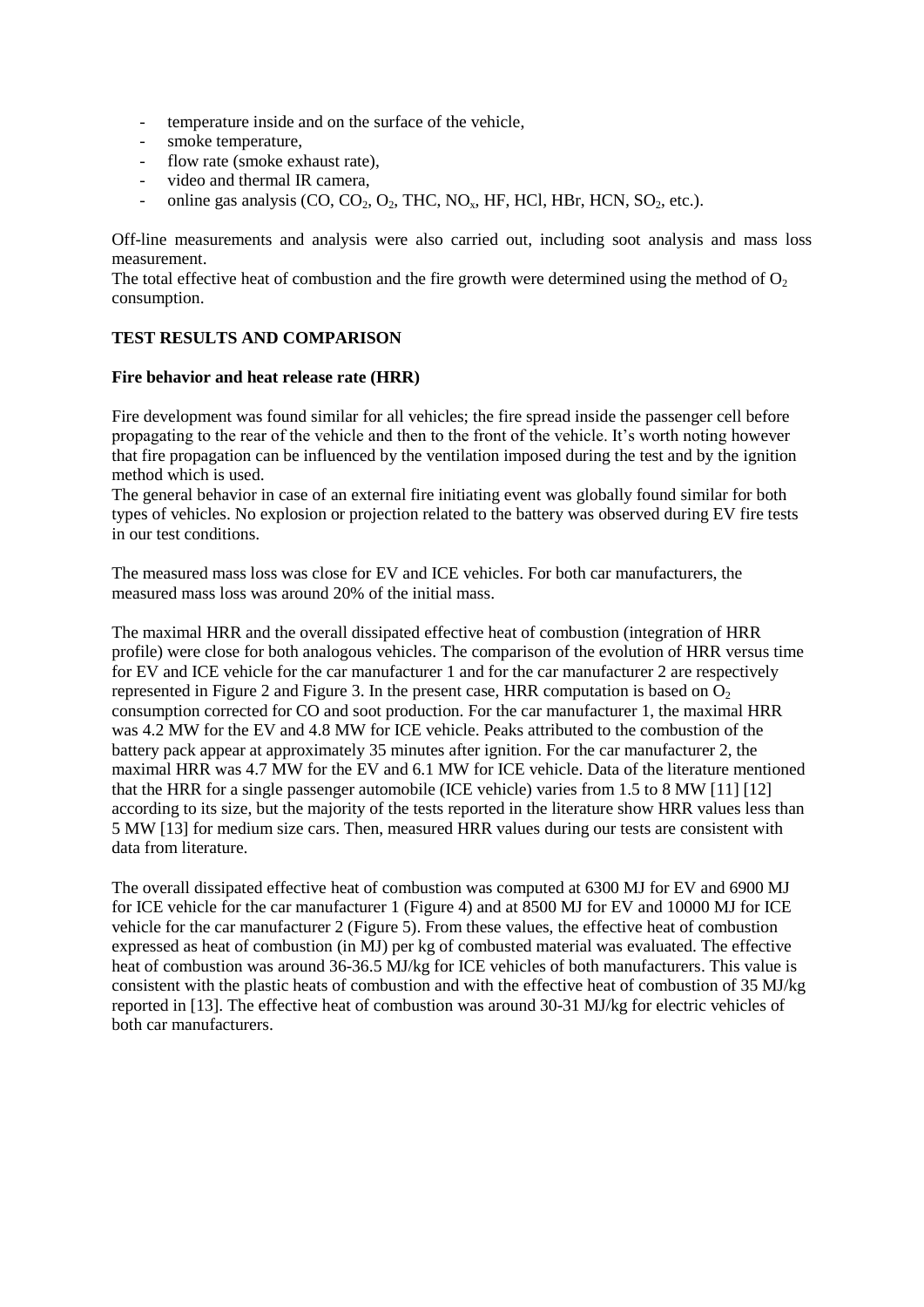

<span id="page-5-0"></span>*Figure 2 Comparison of the heat release rate vs. time for EV and analogous ICE vehicle tests for the car manufacturer 1.* 



<span id="page-5-1"></span>*Figure 3 Comparison of the heat release rate vs. time for EV and analogous ICE vehicle tests for the car manufacturer 2.*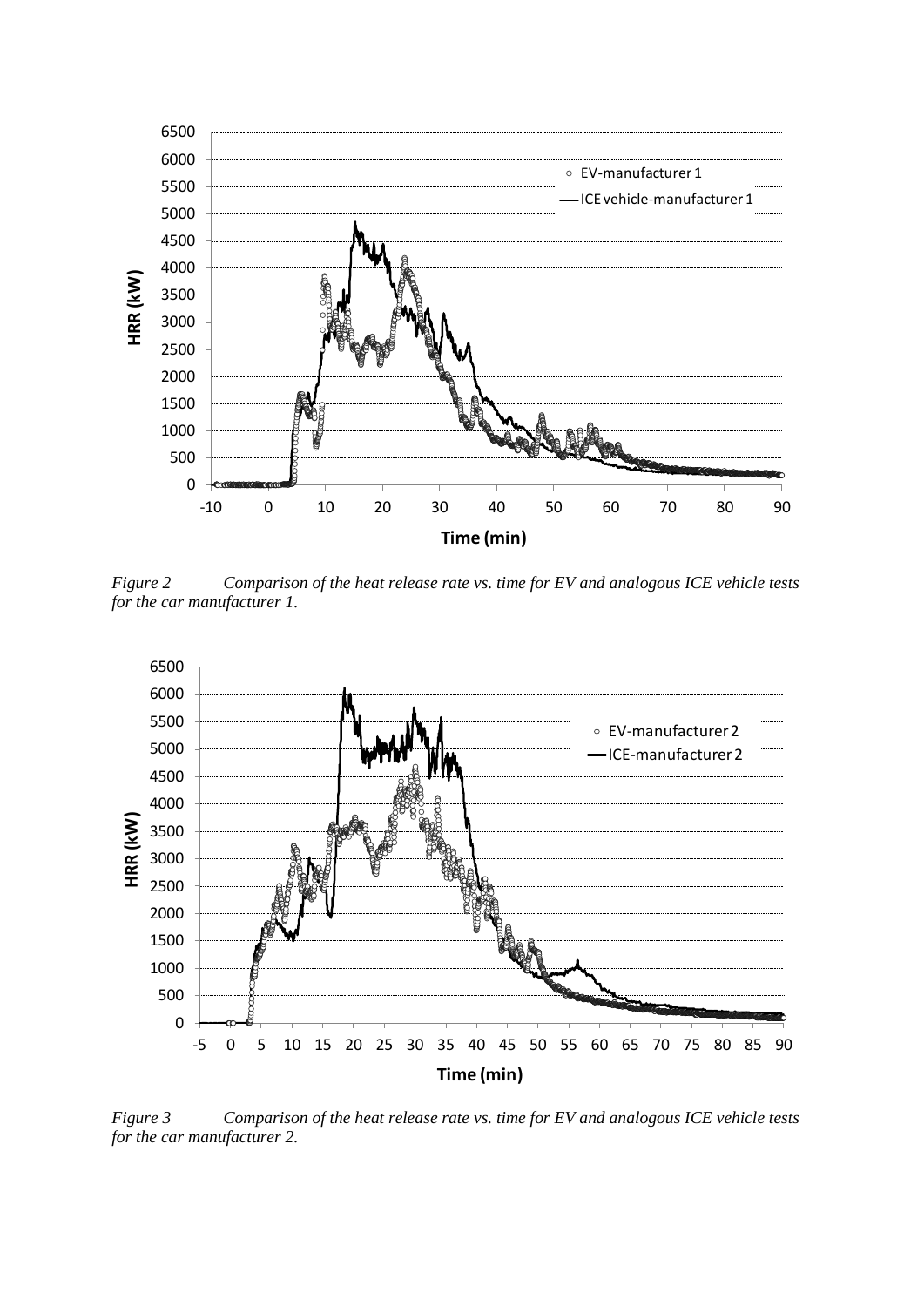

<span id="page-6-0"></span>*Figure 4 Comparison of the effective heat of combustion released vs. time for EV and analogous ICE vehicle tests for the car manufacturer 1* 



<span id="page-6-1"></span>*Figure 5 Comparison of the effective heat of combustion released vs. time for EV and analogous ICE vehicle tests for the car manufacturer 2* 

#### **Gas analysis**

According to actual measurements, HF was emitted in significant quantities during both electric and ICE vehicles fire tests. This is shown in the graphs hereinafter, [Figure 6](#page-7-0) and [Figure 7,](#page-8-0) representing mass flow of HF production as a function of time for both car manufacturers. It's worth noting that a significant emission of HF was also measured during ICE vehicle tests. A similar peak of HF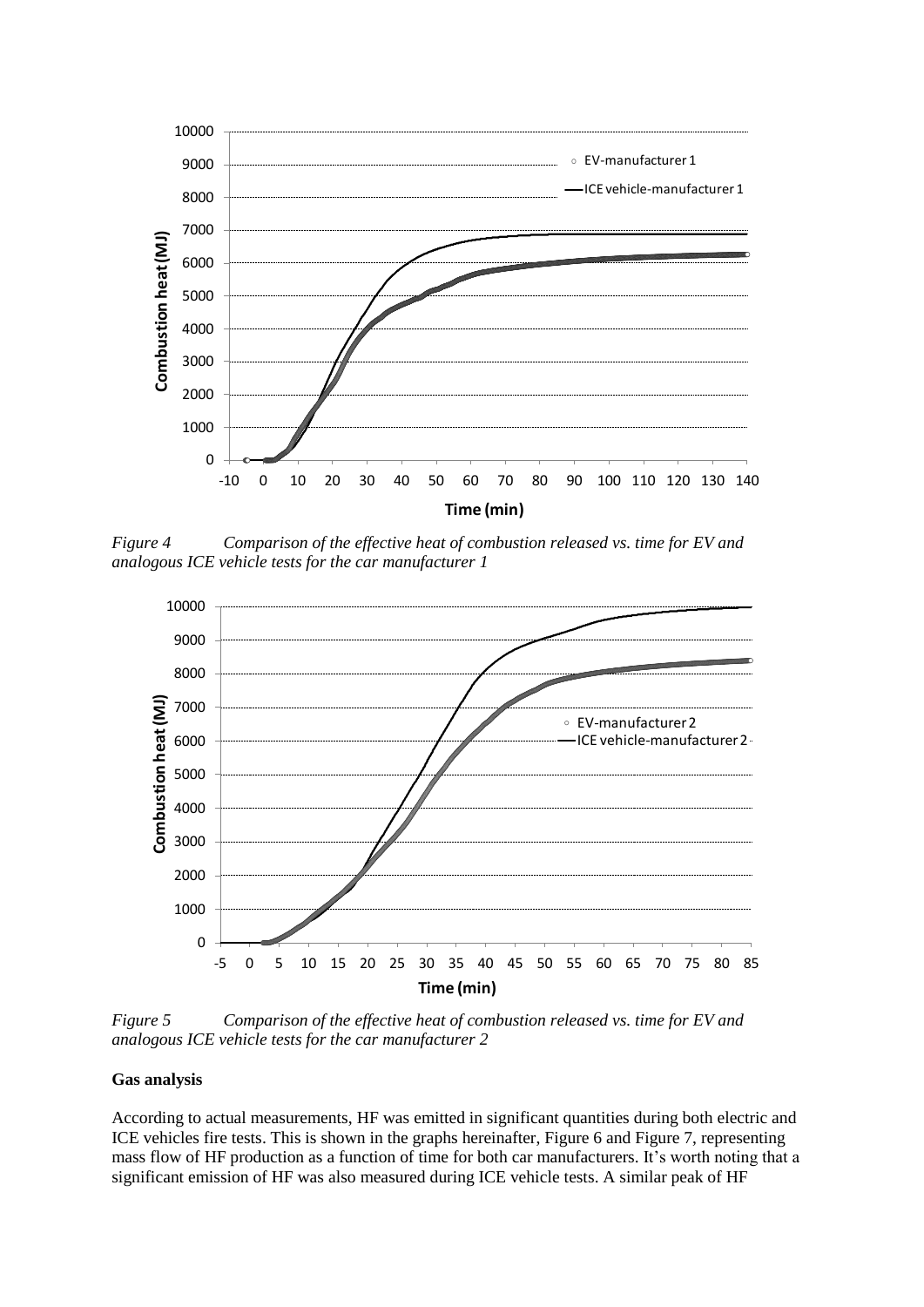emission at 14 min was observed for EV and ICE fire experiments. It may come from fluorinated materials contained in the vehicle (e.g. from a fluorinated refrigerant contained in the air conditioning system; this hypothesis wasn't confirmed).

In the case of EV, additional HF emission peaks corresponding to the combustion of the lithium-ion battery pack were observed around 25-30 minutes after triggering vehicle fire, [Figure 6](#page-7-0) and [Figure 7.](#page-8-0) This is consistent with known existing potential sources of fluorine in a Li-ion battery like the electrolyte (most often LiPF $_6$  in current technologies) and the binder material of the electrodes (often PVDF). This is also coherent with preliminary tests achieved on battery units and full battery pack. Consequently, HF cumulative mass was measured in higher quantities in the case of EV due to the combustion of Li-ion battery pack.



<span id="page-7-0"></span>*Figure 6 Comparison of HF production vs. time for EV and analogous ICE vehicle tests for the car manufacturer 1*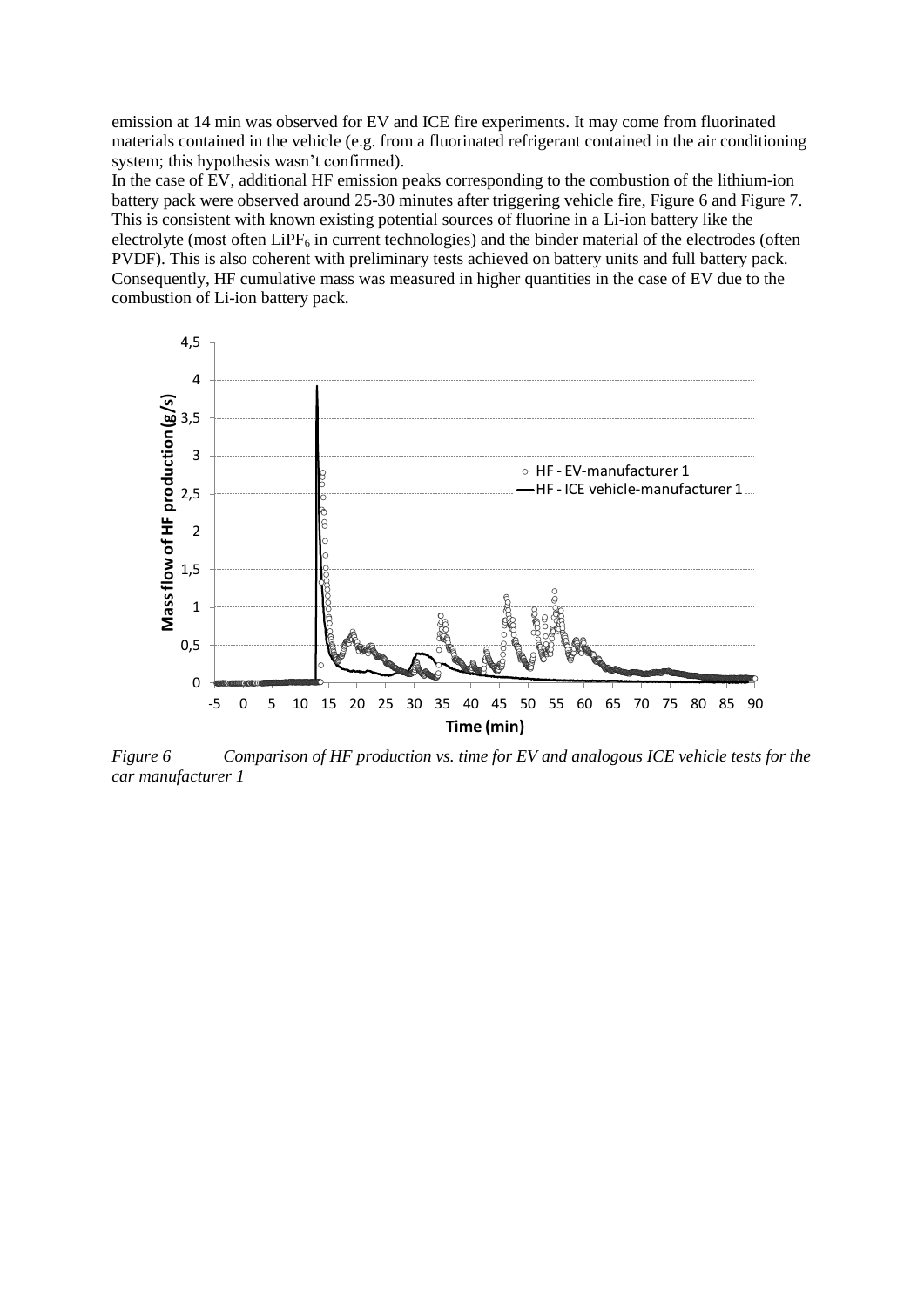

<span id="page-8-0"></span>*Figure 7 Comparison of HF production vs. time for EV and analogous ICE vehicle tests for the car manufacturer 2* 

As regards the other emitted gases, fire experiments showed the production of similar cumulative masses of  $CO_2$ , CO, THC, NO<sub>x</sub>, HCl and HCN for both types of vehicles. No HBr was detected for these 4 tests.

The total quantity of emitted gases (limited to measured gas and vapors) is reported i[n Table 1,](#page-9-0) in bold. This table doesn't take into account the kinetic of gas emission, which is an important parameter.

The measured quantity of the main emitted gases  $(CO_2, CO, THC, etc.)$  and the thermal effects (HRR, heat of combustion) were higher for the manufacturer 2 due to the presence of a bigger amount of combustible material in its cars which are bigger models.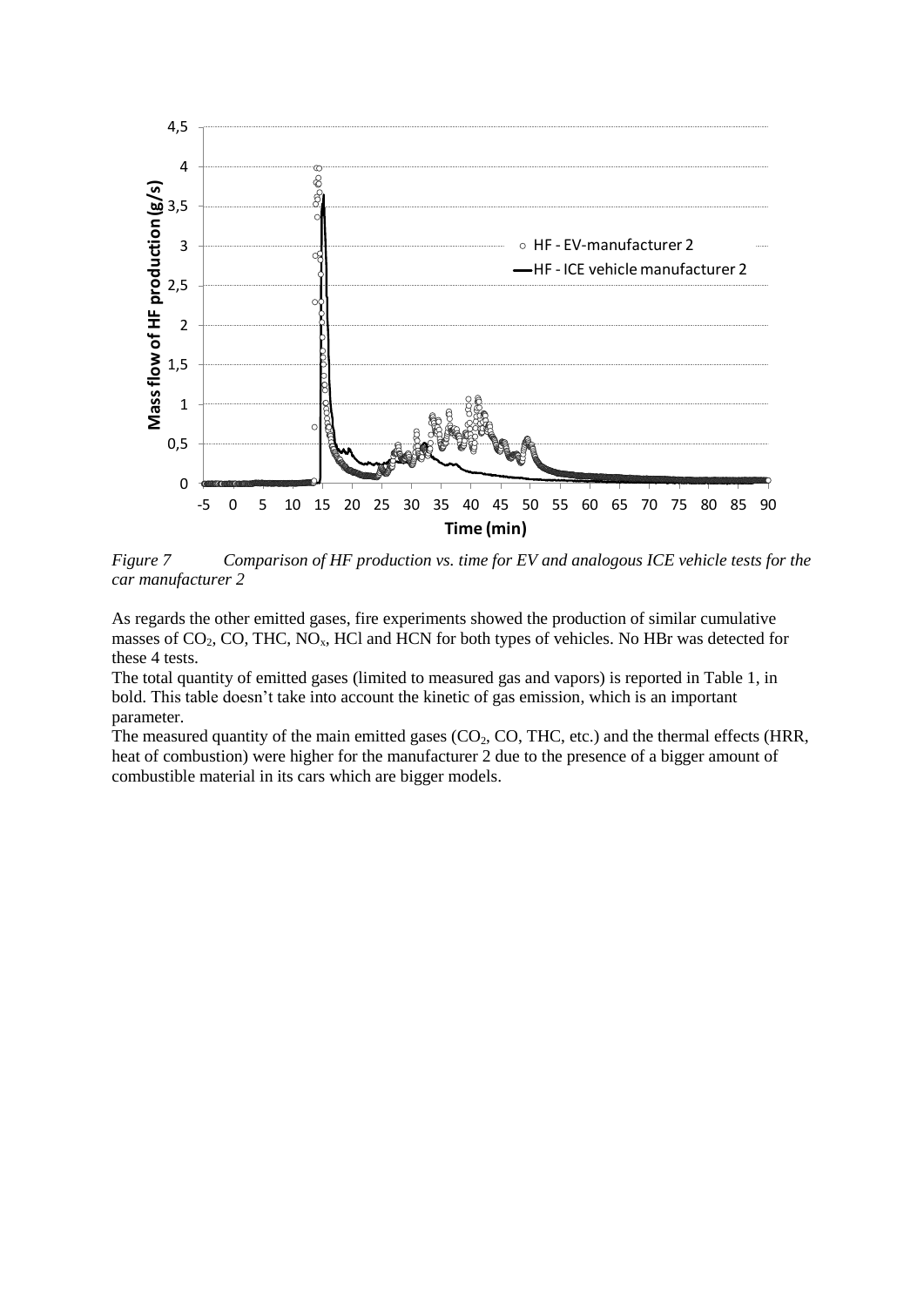| <b>Tested element</b>                                                             | EV                            | <b>ICE</b> vehicle            | EV                               | <b>ICE</b> vehicle |
|-----------------------------------------------------------------------------------|-------------------------------|-------------------------------|----------------------------------|--------------------|
|                                                                                   | manufacturer 1<br><b>Fire</b> | manufacturer 1<br><b>Fire</b> | manufacturer 2                   | manufacturer 2     |
| <b>Test</b>                                                                       | $330$ V $^{\rm a}$            |                               | <b>Fire</b>                      | <b>Fire</b>        |
| <b>Nominal Voltage (V)</b>                                                        |                               |                               | $355~\mathrm{V}$ $^{\mathrm{a}}$ |                    |
| Capacity (Ah)                                                                     | $50$ Ah <sup>a</sup>          |                               | 66,6 Ah <sup>a</sup>             |                    |
| Energy (kWh)                                                                      | $16,5$ kWh <sup>a</sup>       |                               | $23,5$ kWh <sup>a</sup>          |                    |
| Mass $(kg)$                                                                       | 1 122 kg                      | 1 128 kg                      | 1 501 kg                         | 1 404 kg           |
| Lost mass $(kg)$                                                                  | 212 kg                        | 192 kg                        | 278,5 kg                         | 275 kg             |
| Lost mass $(\%)$                                                                  | 19%                           | 17%                           | 18,6%                            | 19,6%              |
| Online gas analysis - total quantity of emitted gases (FTIR and online analyzers) |                               |                               |                                  |                    |
| CO <sub>2</sub> (g)                                                               | 460 400                       | 508 000                       | 618 490                          | 722 640            |
| $CO2$ (mg/lost g)                                                                 | 2 172                         | 2646                          | 2 2 2 0, 8                       | 2 627,8            |
| CO(g)                                                                             | 10 400                        | 12 040                        | 11700                            | 15 730             |
| $CO$ (mg/lost g)                                                                  | 49                            | 63                            | 42                               | 57,2               |
| THC(g)                                                                            | 2 4 3 0                       | 2 3 8 0                       | 2860                             | 2730               |
| $THC$ (mg/lost g)                                                                 | 11,5                          | 12,4                          | 10,3                             | 9,9                |
| NO(g)                                                                             | 500                           | 679                           | 770                              | 740                |
| $NO$ (mg/lost g)                                                                  | 2,4                           | 3,5                           | 2,8                              | 2,7                |
| NO <sub>2</sub> (g)                                                               | 198                           | 307                           | 349                              | 410                |
| $NO2$ (mg/lost g)                                                                 | 0,9                           | 1,6                           | 1,3                              | 1,5                |
| HF(g)                                                                             | 1540                          | 621                           | 1470                             | 813                |
| HF(mg / lost g)                                                                   | 7,3                           | 3,2                           | 5,3                              | 3                  |
| HCl(g)                                                                            | 2 0 6 0                       | 1990                          | 1930                             | 2 140              |
| $\overline{HCl}$ (mg/lost g)                                                      | $10\,$                        | 10,4                          | 6,9                              | 7,8                |
| HCN(g)                                                                            | 113                           | 167                           | 148                              | 178                |
| HCN(mg / lost g)                                                                  | 0,5                           | 0,9                           | 0, 5                             | 0,6                |
| <b>Thermal effects</b>                                                            |                               |                               |                                  |                    |
| <b>Maximal HRR</b> (MW)                                                           | 4,2 MW                        | 4,8 MW                        | 4,7 MW                           | 6,1 MW             |
| <b>Heat of combustion</b><br>(MJ)                                                 | 6 314 MJ                      | 6 890 MJ                      | 8 540 MJ                         | 10 000 MJ          |
| <b>Heat of combustion/unit</b><br>mass loss $(MJ/kg)$                             | 29,8 MJ/kg                    | 35,9 MJ/kg                    | 30,7 MJ/kg                       | 36,4 MJ/kg         |

<sup>a</sup> *Characteristics of the battery pack of the EV.* 

<span id="page-9-0"></span>*Table 1 Results synthesis* 

# **CONLUSION**

Four large scale fire tests were recently achieved, with an identical experimental procedure, for two French car manufacturers. For each of them, the fire testing program involved a) two battery units, b) a full battery pack, c) an EV and d) an analogous ICE vehicle. The present paper focused on the main results of the fire tests conducted on EV and corresponding ICE vehicles

Our tests show that the general behavior of EV and ICE vehicles exposed to the same external heat stress was similar. The maximal heat release rate (HRR), the overall dissipated heat of combustion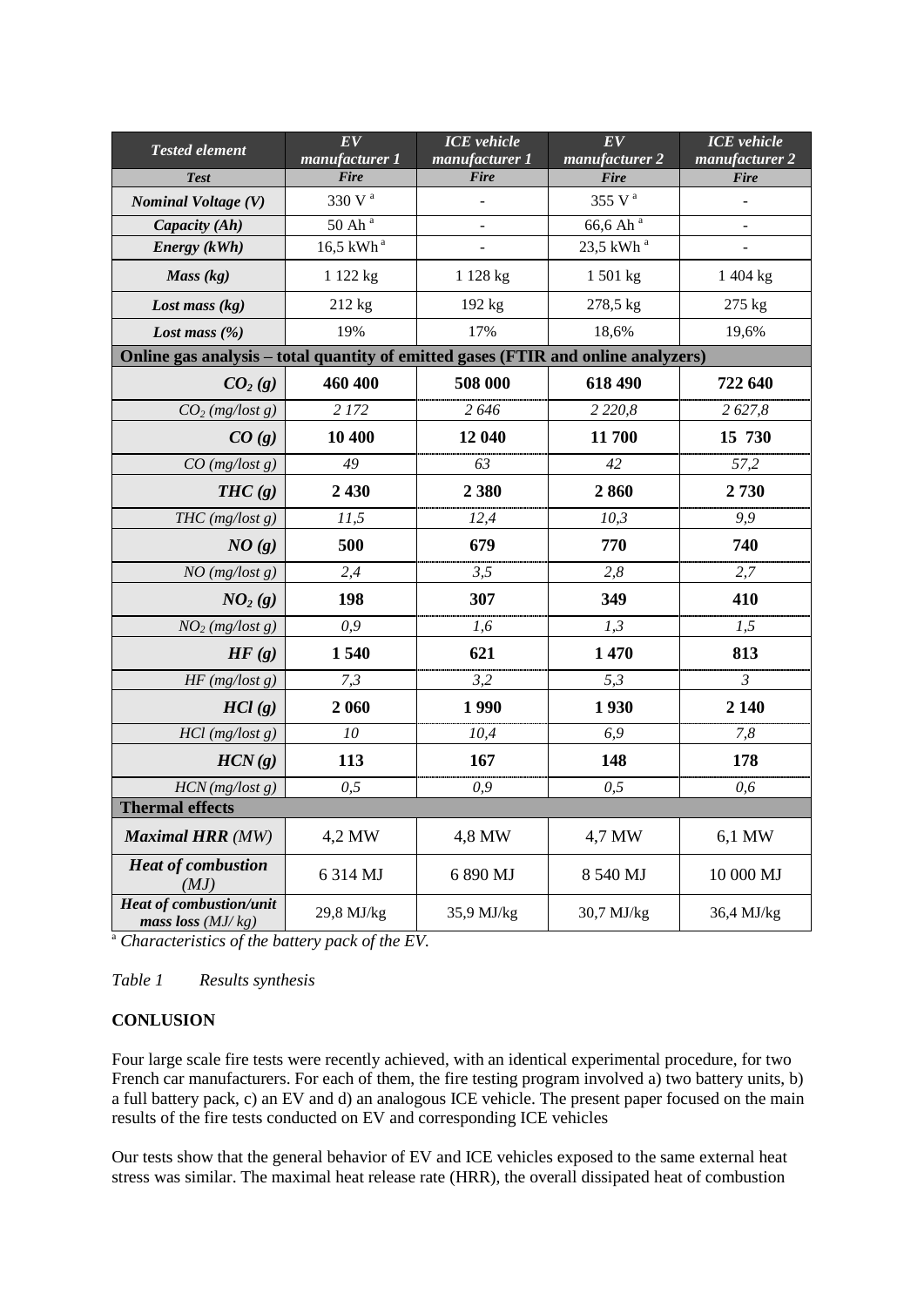and the effective heat of combustion were close for both types of vehicles.

The analysis of the combustion gases from car fires highlighted that the cumulative masses of  $CO<sub>2</sub>$ , CO, total hydrocarbons, NO,  $NO<sub>2</sub>$ , HCl and HCN were similar for both types of vehicles. A significant quantity of HF was measured during EV and ICE vehicle fire tests. To our knowledge, HF emissions from conventional ICE vehicles have not been reported into the literature so far, may be due to recent introduction of fluorine sources in modern cars. The cumulative mass of HF was higher for EV due to the combustion of the Li-ion battery pack.

In addition to HF, a significant quantity of toxic gases including CO and HCl, in relation with the presence of chlorinated polymers, was produced during the fire tests on both types of vehicles. All toxic compounds have to be examined to assess the global toxicity of combustion smokes during EV and ICE vehicle fires. These tests provided source terms, which can be used in modeling work to predict toxic gas dispersion and thermal effects in confined spaces, such as tunnels, underground car parks or other underground facilities.

The results of these tests are only valid for the four tested vehicles of two car manufacturers. Indeed, numerous parameters such as the fire scenario initiating event, the battery technology, its packaging, its design and its position within the vehicle are liable to play a significant role on the overall behavior of an EV exposed to an external fire. Thus, these results cannot be extrapolated to other vehicles, to other car manufacturers, to other potential fire scenarios or to other battery technologies.

These tests only studied the vehicle behavior in the case of a fire outbreak in passenger cell. In the case of a fire outbreak generated in the battery by an internal short circuit or an overcharge, the kinetics of observed phenomena would certainly be different.

# **REFERENCE LIST**

- 1. OECD/ITF, "Reducing Transport Greenhouse Gas Emissions. Trends and Data", 2010 Retrieved from international transport forum website, http://www.internationaltransportforum.org/Pub/pdf/10GHGTrends.pdf
- 2. Armand, M., Tarascon, J.-M., "Building better batteries", *Nature*, **451**, 652-657, 2008.
- 3. Scrosati, B., Hassoun, J., Sun, Y.-K., "Lithium-ion batteries. A look into the future", *Energy Environ. Sci.*, **4**, 3287-3295, 2011. DOI:10.1039/c1ee01388b.
- 4. Etacheri, V., Marom, R., Elazari, R., Salitra, G. Aurbach, D., "Challenges in the development of advanced Li-ion batteries: A review. *Energy Environ. Sci.,* **4***,* 3243-3262, 2011. DOI: 10.1039/c1ee01598b.
- 5. Bitsche, O., Gutmann, G., "Systems for hybrid cars", *Journal of Power Sources,* **127***,* 8–15, 2004
- 6. Ribière, P., Grugeon, S., Morcrette, M., Boyanov, S., Laruelle, S., Marlair, G., "Investigation on the fire-induced hazards of Li-ion battery cells by fire calorimetry", *Energy &Environmental Science* , **5**, 5271-5280, 2011. DOI: 10.1039/c1ee02218k.
- 7. Yang, H., Bang, H., Amine, K., Prakash, J., "Investigations of the exothermic reactions of natural graphite anode for Li-ion batteries during thermal runaway", *Journal of the Electrochemical. Society*, **152**(1), A73-A79, 2005.
- 8. Direction générale de la sécurité civile et de la gestion des crises. "Les statistiques des services d'incendie et de secours: édition 2012". 2012. Retrieved from website : http://www.interieur.gouv.fr/sections/a\_votre\_service/statistiques/securite\_civile/2011/statisti ques-sis-2011/downloadFile/attachedFile\_1/StatsSDIS12\_Actions.pdf